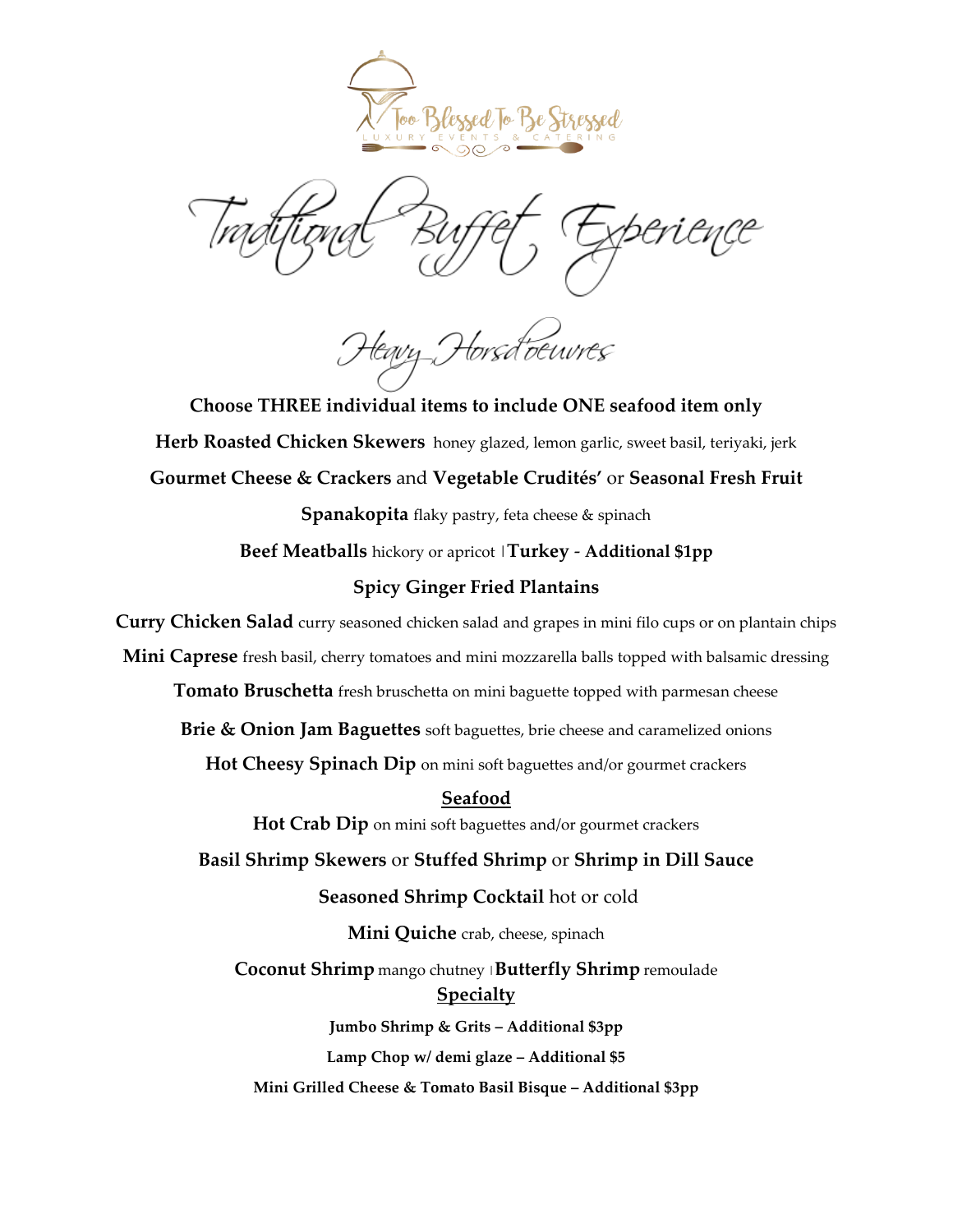

**Choose One**

# **Our Signature: Cranberry Gouda Salad**

mixed greens, cucumbers, dried cranberries, shredded gouda cheese, & cherry tomatoes drizzled w/ balsamic vinaigrette

## **Classic Caesar Salad**

crisp romaine lettuce, shredded parmesan cheese, croutons w/ creamy Caesar dressing

# **Fresh Garden Salad**

mixed greens, cucumbers, tomatoes, mixed peppers & croutons w/ your choice of two dressing

# **Almond Spinach Salad**

spinach, feta cheese, fresh strawberries, roasted almonds w/ raspberry dressing

# **Manchego Arugula Salad**

arugula, manchego cheese (Spanish goat cheese), mandarin, caramelized pecans w/ balsamic dressing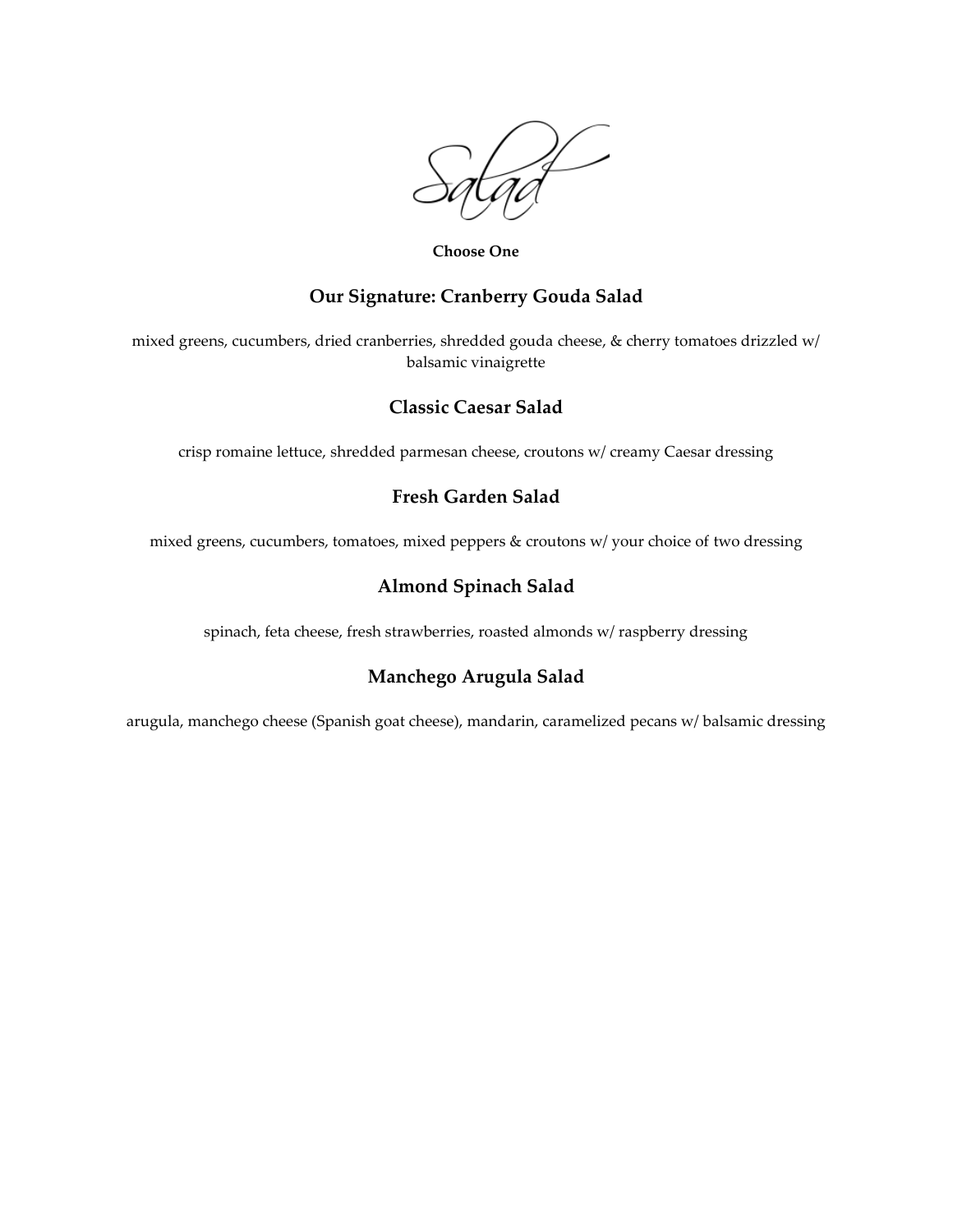Main, Course

#### **Buffet Experience Includes a Dual Entree Selections**

#### **Herb Roasted Chicken Quarters or Traditional Chicken Breast**

Sweet Basil, Honey Glazed, Bourbon, Curry, Jerk, Lemon Garlic or Tuscan Garlic & Sundried Tomatoes

#### **Parmesan Crusted Airline Chicken Breast – Additional \$2pp**

Seasoned chicken breast breaded and topped w/ parmesan cheese & mango chutney

#### **Cuban Mojo Chicken**

Oven grilled chicken marinated in orange, lime, lemon juices, orange zest, cumin, cilantro and garlic

**Chicken Marsala** Oven fried chicken breast smothered in our homemade marsala sauce

**Low Country Chicken** Seasoned deep fried chicken, Vidalia onions smothered in chicken gravy

**Pineapple Curry** Thai Curry spiced seasoned chicken chucks, sweet pineapples over basmati rice

**Bahamian Steamed Chicken** peppers, onions, marinated in our seasoned tomato gravy

## **Salmon**

Blackened, Honey Glazed, Tuscan Garlic & Sundried Tomatoes, Creole, or Teriyaki topped w/ Mango Salsa served over seasoned yellow rice

**Tilapia or Flounder** w/ mango salsa or lemon caper sauce or Stuffed w/ Savory Stuffing

### **Honey Glazed Ham**

### **Roast Beef Au Jus – Additional \$2pp**

**Hot Vegetarian Pasta** bowtie pasta, stir fry vegetables tossed in homemade white cream sauce

**Vegetarian Lasagna** Spinach, Broccoli, Peppers, Cheese

**Stuffed Peppers | Meat, Vegan & Vegetarian Options Available**

rice, vegetables & sauce (tomato, white cream or alfredo) w/ or w/o cheese

seasoned turkey, pork or beef, rice, tomatoes, corn topped with pepper jack, fresh mozzarella or cheddar

#### **Shrimp Newburg – Additional \$3pp**

Creamy White Seafood Flavored Sauce with Shrimp over rice

#### **Jumbo Lump Crab Cake**

**Additional Cost Per Person Based on Market Price**

**Chicken Chesapeake – Additional \$3pp**

Seasoned sautéed chicken chunks, lump crab meat, mushrooms in a white wine sauce over fettuccine pasta and garnished w/ basil and parmesan cheese

**Old Charleston Shrimp – Additional \$3pp**

Jumbo shrimp, Andouille sausage, peppers, and bacon in a traditional dark roux over 3-cheese Grits

# **Creamy Shrimp Newburg – Additional \$2pp**

Seafood seasoned white cream sauce, shrimp, sherry wine over fluffy white rice or pasta

## **Cuban Shredded Beef w/ Spanish Rice – Additional \$2pp**

Flank Steak marinated/slow roasted w/peppers, onions, cilantro, cumin, crushed tomatoes, tomato paste